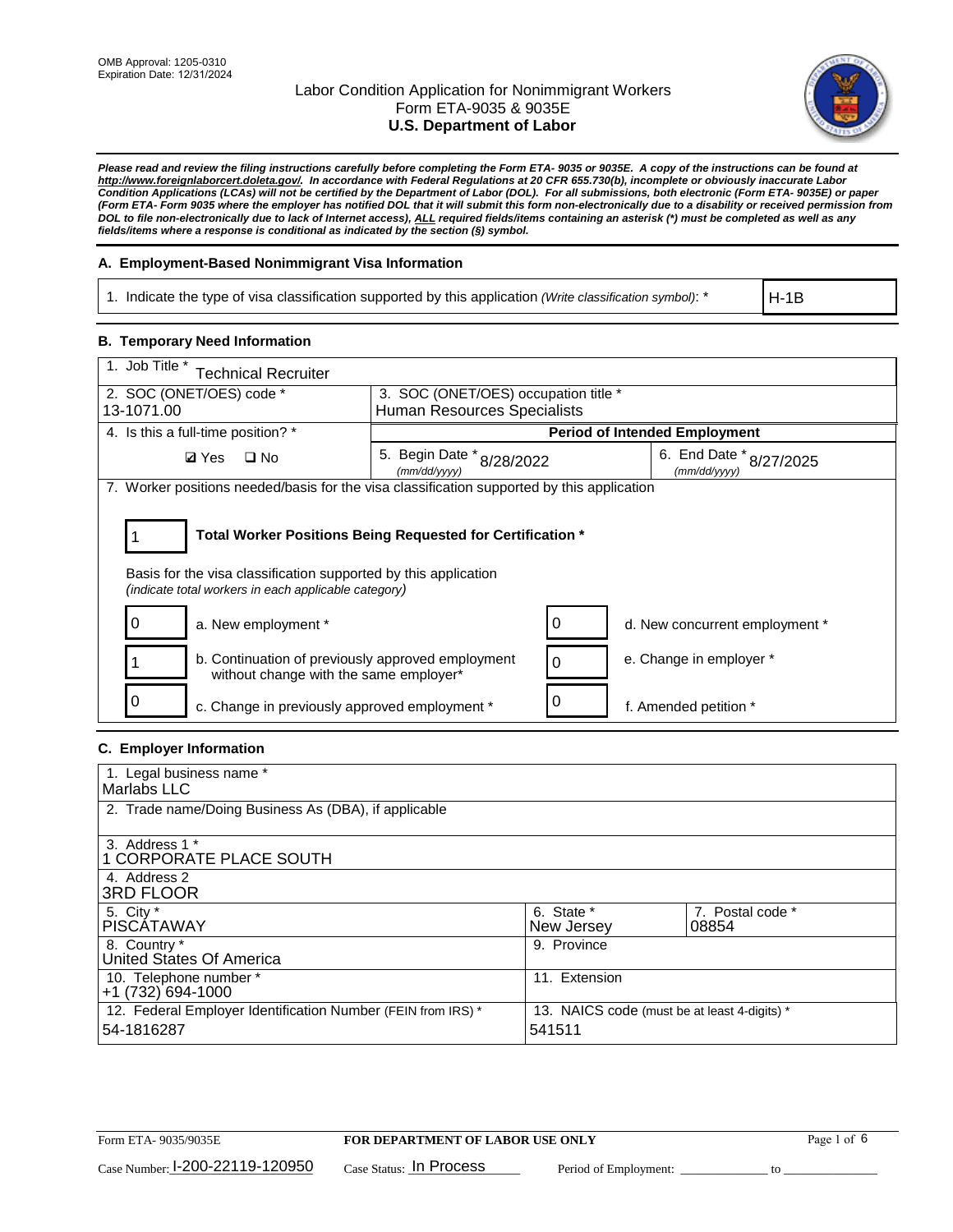

### **D. Employer Point of Contact Information**

**Important Note**: The information contained in this Section must be that of an employee of the employer who is authorized to act on behalf of the employer in labor certification matters. The information in this Section must be different from the agent or attorney information listed in Section E, unless the attorney is an employee of the employer.

| 1. Contact's last (family) name *               | 2. First (given) name * |                          | 3. Middle name(s)         |
|-------------------------------------------------|-------------------------|--------------------------|---------------------------|
| Vidyadharan, Esq                                | Sanjay                  |                          |                           |
| 4. Contact's job title *<br>Chief Legal Officer |                         |                          |                           |
| 5. Address 1 *<br>One Corporate Place South     |                         |                          |                           |
| 6. Address 2<br><b>Third Floor</b>              |                         |                          |                           |
| 7. City $*$<br>Piscataway                       |                         | 8. State *<br>New Jersey | 9. Postal code *<br>08854 |
| 10. Country *<br>United States Of America       |                         | 11. Province             |                           |
| 12. Telephone number *                          | Extension<br>13.        | 14. E-Mail address       |                           |
| +1 (732) 694-1000                               |                         | sanjay@marlabs.com       |                           |

## **E. Attorney or Agent Information (If applicable)**

**Important Note**: The employer authorizes the attorney or agent identified in this section to act on its behalf in connection with the filing of this application.

| 1. Is the employer represented by an attorney or agent in the filing of this application? *<br>If "Yes," complete the remainder of Section E below. |                            |                    |                              |                   | $\square$ Yes | <b>Ø</b> No |
|-----------------------------------------------------------------------------------------------------------------------------------------------------|----------------------------|--------------------|------------------------------|-------------------|---------------|-------------|
| 2. Attorney or Agent's last (family) name §                                                                                                         | 3. First (given) name $\S$ |                    |                              | 4. Middle name(s) |               |             |
| 5. Address 1 §                                                                                                                                      |                            |                    |                              |                   |               |             |
| 6. Address 2                                                                                                                                        |                            |                    |                              |                   |               |             |
| 7. City §<br>8. State §<br>9. Postal code §                                                                                                         |                            |                    |                              |                   |               |             |
| 11. Province<br>10. Country §                                                                                                                       |                            |                    |                              |                   |               |             |
| 12. Telephone number §                                                                                                                              | 13. Extension              | 14. E-Mail address |                              |                   |               |             |
| 15. Law firm/Business name §                                                                                                                        |                            |                    | 16. Law firm/Business FEIN § |                   |               |             |
| 18. State of highest court where attorney is in good<br>17. State Bar number (only if attorney) §<br>standing (only if attorney) §                  |                            |                    |                              |                   |               |             |
| 19. Name of the highest State court where attorney is in good standing (only if attorney) §                                                         |                            |                    |                              |                   |               |             |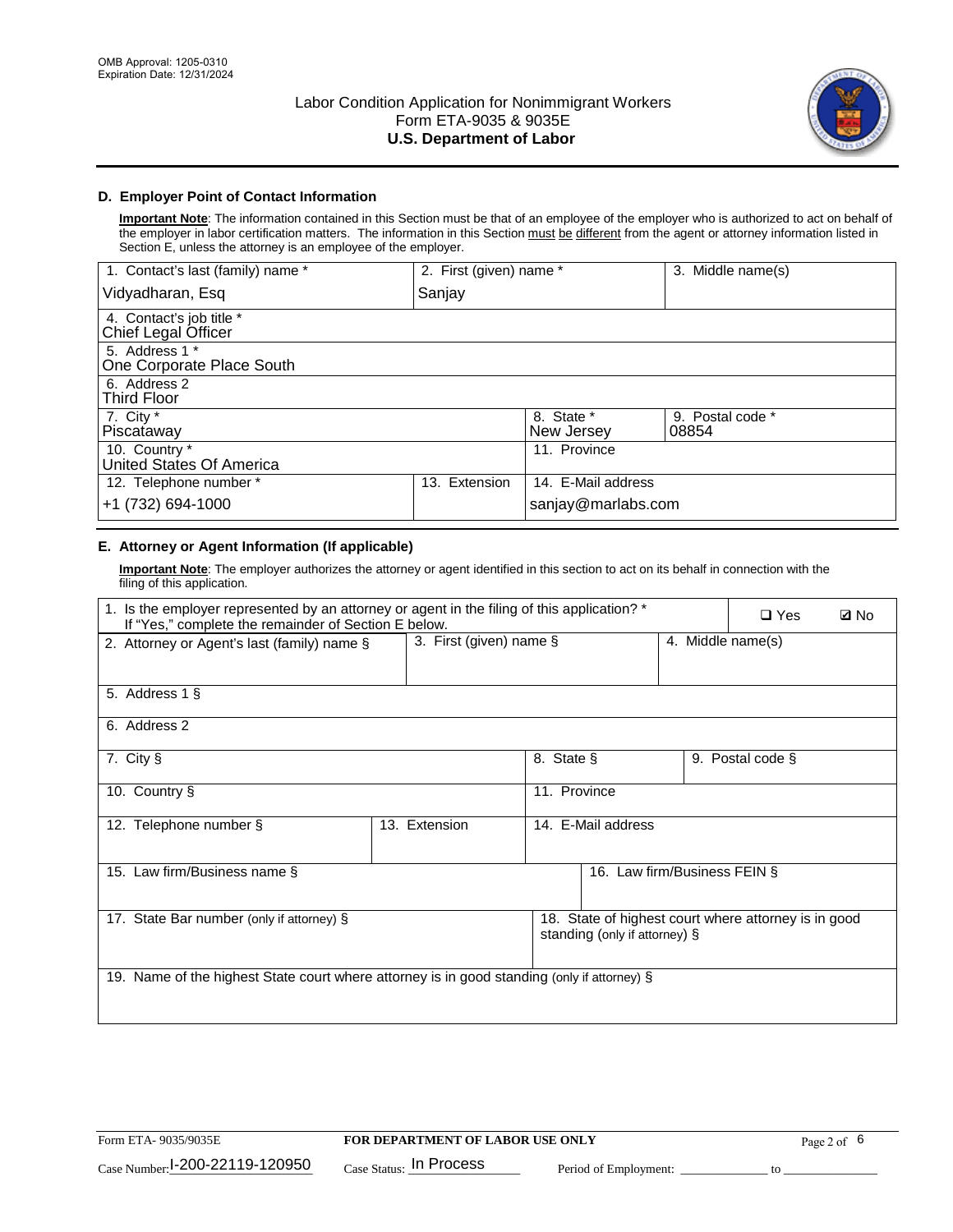

#### **F. Employment and Wage Information**

**Important Note**: The employer must define the intended place(s) of employment with as much geographic specificity as possible. Each intended place(s) of employment listed below must be the worksite or physical location where the work will actually be performed and cannot be a P.O. Box. The employer must identify all intended places of employment, including those of short duration, on the LCA. 20 CFR 655.730(c)(5). If the employer is submitting this form non-electronically and the work is expected to be performed in more than one location, an attachment must be submitted in order to complete this section. An employer has the option to use either a single Form ETA-9035/9035E or multiple forms to disclose all intended places of employment. If the employer has more than ten (10) intended places of employment at the time of filing this application, the employer must file as many additional LCAs as are necessary to list all intended places of employment. See the form instructions for further information about identifying all intended places of employment.

#### a.*Place of Employment Information* 1

|             | 1. Enter the estimated number of workers that will perform work at this place of employment under<br>the LCA.*                 |  |                                          |                      |                          |              |
|-------------|--------------------------------------------------------------------------------------------------------------------------------|--|------------------------------------------|----------------------|--------------------------|--------------|
|             | 2. Indicate whether the worker(s) subject to this LCA will be placed with a secondary entity at this<br>place of employment. * |  |                                          |                      |                          | $\square$ No |
|             | 3. If "Yes" to question 2, provide the legal business name of the secondary entity. §                                          |  |                                          |                      |                          |              |
|             | Marlabs LLC                                                                                                                    |  |                                          |                      |                          |              |
|             | 4. Address 1 *<br>One Corporate Place South, FL3                                                                               |  |                                          |                      |                          |              |
|             | 5. Address 2                                                                                                                   |  |                                          |                      |                          |              |
|             |                                                                                                                                |  |                                          |                      |                          |              |
| 6. City $*$ | <b>PISCATAWAY</b>                                                                                                              |  | 7. County *<br>Middlesex                 |                      |                          |              |
|             | 8. State/District/Territory *<br>New Jersey                                                                                    |  | 9. Postal code *<br>08854                |                      |                          |              |
|             | 10. Wage Rate Paid to Nonimmigrant Workers *                                                                                   |  | 10a. Per: (Choose only one)*             |                      |                          |              |
|             | From * \$ 65800 00<br>To: $\oint$                                                                                              |  | □ Hour □ Week □ Bi-Weekly □ Month ☑ Year |                      |                          |              |
|             |                                                                                                                                |  |                                          |                      |                          |              |
|             | 11. Prevailing Wage Rate *                                                                                                     |  | 11a. Per: (Choose only one)*             |                      |                          |              |
|             | 65790 00<br>$\mathbf S$                                                                                                        |  | □ Hour □ Week □ Bi-Weekly □ Month ☑ Year |                      |                          |              |
|             | Questions 12-14. Identify the source used for the prevailing wage (PW) (check and fully complete only one): *                  |  |                                          |                      |                          |              |
| 12.         | A Prevailing Wage Determination (PWD) issued by the Department of Labor                                                        |  |                                          |                      | a. PWD tracking number § |              |
| 13.         | A PW obtained independently from the Occupational Employment Statistics (OES) Program                                          |  |                                          |                      |                          |              |
| $\mathbf v$ | a. Wage Level (check one): §                                                                                                   |  |                                          | b. Source Year §     |                          |              |
|             | ☑ ⊪<br>$\square$ $\square$<br>$\Box$ IV<br>$\Box$ N/A<br>□⊥                                                                    |  |                                          | 7/1/2021 - 6/30/2022 |                          |              |
| 14.         | A PW obtained using another legitimate source (other than OES) or an independent authoritative source                          |  |                                          |                      |                          |              |
|             | a. Source Type (check one): §<br>b. Source Year §                                                                              |  |                                          |                      |                          |              |
|             | $\Box$ CBA<br>$\Box$ DBA<br>$\square$ SCA<br>$\Box$ Other/ PW Survey                                                           |  |                                          |                      |                          |              |
|             | c. If responded "Other/ PW Survey" in question 14.a, enter the name of the survey producer or publisher §                      |  |                                          |                      |                          |              |
|             |                                                                                                                                |  |                                          |                      |                          |              |
|             | d. If responded "Other/ PW Survey" in question 14.a, enter the title or name of the PW survey §                                |  |                                          |                      |                          |              |
|             |                                                                                                                                |  |                                          |                      |                          |              |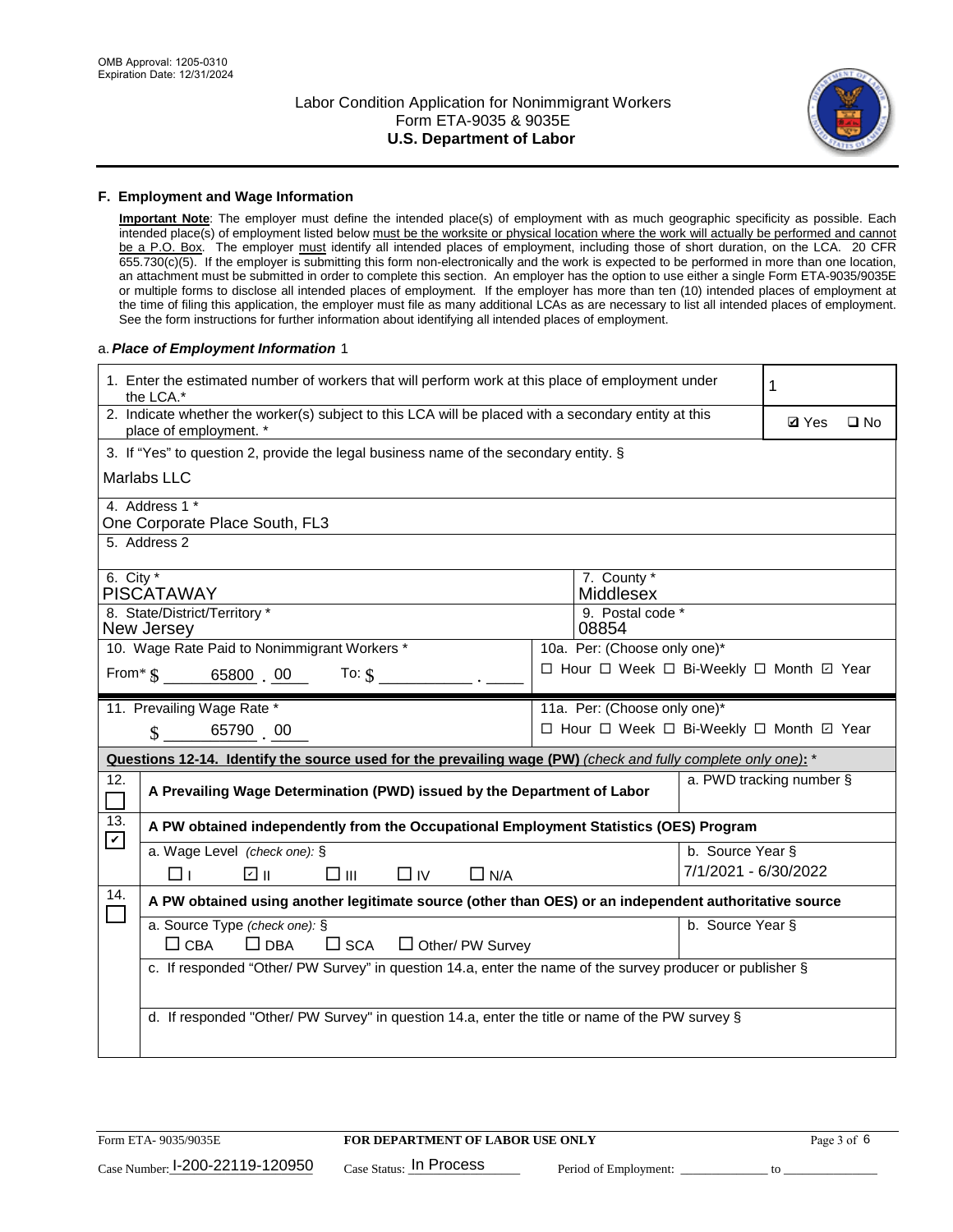

## **G. Employer Labor Condition Statements**

! *Important Note:* In order for your application to be processed, you MUST read Section G of the Form ETA-9035CP - General Instructions for the 9035 & 9035E under the heading "Employer Labor Condition Statements" and agree to all four (4) labor condition statements summarized below:

- (1) **Wages:** The employer shall pay nonimmigrant workers at least the prevailing wage or the employer's actual wage, whichever is higher, and pay for non-productive time. The employer shall offer nonimmigrant workers benefits and eligibility for benefits provided as compensation for services on the same basis as the employer offers to U.S. workers. The employer shall not make deductions to recoup a business expense(s) of the employer including attorney fees and other costs connected to the performance of H-1B, H-1B1, or E-3 program functions which are required to be performed by the employer. This includes expenses related to the preparation and filing of this LCA and related visa petition information. 20 CFR 655.731;
- (2) **Working Conditions:** The employer shall provide working conditions for nonimmigrants which will not adversely affect the working conditions of workers similarly employed. The employer's obligation regarding working conditions shall extend for the duration of the validity period of the certified LCA or the period during which the worker(s) working pursuant to this LCA is employed by the employer, whichever is longer. 20 CFR 655.732;
- (3) **Strike, Lockout, or Work Stoppage:** At the time of filing this LCA, the employer is not involved in a strike, lockout, or work stoppage in the course of a labor dispute in the occupational classification in the area(s) of intended employment. The employer will notify the Department of Labor within 3 days of the occurrence of a strike or lockout in the occupation, and in that event the LCA will not be used to support a petition filing with the U.S. Citizenship and Immigration Services (USCIS) until the DOL Employment and Training Administration (ETA) determines that the strike or lockout has ended. 20 CFR 655.733; and
- (4) **Notice:** Notice of the LCA filing was provided no more than 30 days before the filing of this LCA or will be provided on the day this LCA is filed to the bargaining representative in the occupation and area of intended employment, or if there is no bargaining representative, to workers in the occupation at the place(s) of employment either by electronic or physical posting. This notice was or will be posted for a total period of 10 days, except that if employees are provided individual direct notice by e-mail, notification need only be given once. A copy of the notice documentation will be maintained in the employer's public access file. A copy of this LCA will be provided to each nonimmigrant worker employed pursuant to the LCA. The employer shall, no later than the date the worker(s) report to work at the place(s) of employment, provide a signed copy of the certified LCA to the worker(s) working pursuant to this LCA. 20 CFR 655.734.

1. **I have read and agree to** Labor Condition Statements 1, 2, 3, and 4 above and as fully explained in Section G of the Form ETA-9035CP – General Instructions for the 9035 & 9035E and the Department's regulations at 20 CFR 655 Subpart H. \*

**Ø**Yes ロNo

#### **H. Additional Employer Labor Condition Statements –H-1B Employers ONLY**

!**Important Note***:* In order for your H-1B application to be processed, you MUST read Section H – Subsection 1 of the Form ETA 9035CP – General Instructions for the 9035 & 9035E under the heading "Additional Employer Labor Condition Statements" and answer the questions below.

#### *a. Subsection 1*

| 1. At the time of filing this LCA, is the employer H-1B dependent? §                                                                                                                                                                                          |  |  | $\square$ No |              |
|---------------------------------------------------------------------------------------------------------------------------------------------------------------------------------------------------------------------------------------------------------------|--|--|--------------|--------------|
| 2. At the time of filing this LCA, is the employer a willful violator? $\S$                                                                                                                                                                                   |  |  | ⊡ No         |              |
| 3. If "Yes" is marked in questions H.1 and/or H.2, you must answer "Yes" or "No" regarding<br>whether the employer will use this application ONLY to support H-1B petitions or extensions of<br>status for exempt H-1B nonimmigrant workers? §                |  |  | $\Box$ No    |              |
| 4. If "Yes" is marked in question H.3, identify the statutory basis for the<br>■ \$60,000 or higher annual wage<br>exemption of the H-1B nonimmigrant workers associated with this<br>□ Master's Degree or higher in related specialty<br>$\Box$ Both<br>LCA. |  |  |              |              |
| H-1B Dependent or Willful Violator Employers -Master's Degree or Higher Exemptions ONLY                                                                                                                                                                       |  |  |              |              |
| 5. Indicate whether a completed Appendix A is attached to this LCA covering any H-1B<br>nonimmigrant worker for whom the statutory exemption will be based <b>ONLY</b> on attainment of a<br>Master's Degree or higher in related specialty. §                |  |  | ⊡ No         | <b>D</b> N/A |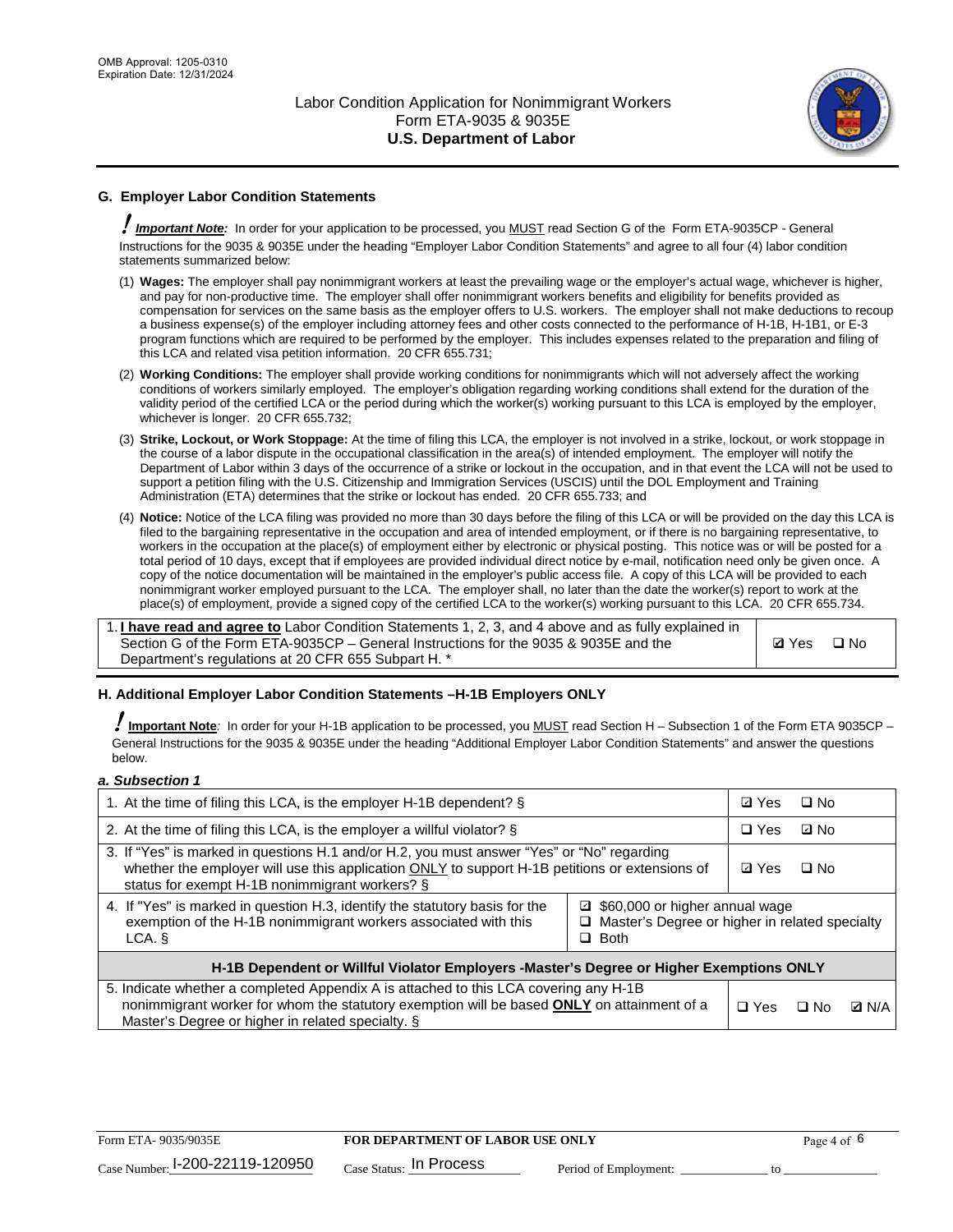

**If you marked "Yes" to questions H.a.1 (H-1B dependent) and/or H.a.2 (H-1B willful violator) and "No" to question H.a.3 (exempt H-1B nonimmigrant workers), you MUST read Section H – Subsection 2 of the Form ETA 9035CP – General Instructions for the 9035 & 9035E under the heading "Additional Employer Labor Condition Statements" and indicate your agreement to all three (3) additional statements summarized below.**

#### *b. Subsection 2*

- A. **Displacement:** An H-1B dependent or willful violator employer is prohibited from displacing a U.S. worker in its own workforce within the period beginning 90 days before and ending 90 days after the date of filing of the visa petition. 20 CFR 655.738(c);
- B. **Secondary Displacement:** An H-1B dependent or willful violator employer is prohibited from placing an H-1B nonimmigrant worker(s) with another/secondary employer where there are indicia of an employment relationship between the nonimmigrant worker(s) and that other/secondary employer (thus possibly affecting the jobs of U.S. workers employed by that other employer), unless and until the employer subject to this LCA makes the inquiries and/or receives the information set forth in 20 CFR 655.738(d)(5) concerning that other/secondary employer's displacement of similarly employed U.S. workers in its workforce within the period beginning 90 days before and ending 90 days after the date of such placement. 20 CFR 655.738(d). Even if the required inquiry of the secondary employer is made, the H-1B dependent or willful violator employer will be subject to a finding of a violation of the secondary displacement prohibition if the secondary employer, in fact, displaces any U.S. worker(s) during the applicable time period; and
- C. **Recruitment and Hiring:** Prior to filing this LCA or any petition or request for extension of status for nonimmigrant worker(s) supported by this LCA, the H-1B dependent or willful violator employer must take good faith steps to recruit U.S. workers for the job(s) using procedures that meet industry-wide standards and offer compensation that is at least as great as the required wage to be paid to the nonimmigrant worker(s) pursuant to 20 CFR 655.731(a). The employer must offer the job(s) to any U.S. worker who applies and is equally or better qualified for the job than the nonimmigrant worker. 20 CFR 655.739.

| 6. I have read and agree to Additional Employer Labor Condition Statements A, B, and C above and |       |           |
|--------------------------------------------------------------------------------------------------|-------|-----------|
| as fully explained in Section H – Subsections 1 and 2 of the Form ETA 9035CP – General           | □ Yes | $\Box$ No |
| Instructions for the 9035 & 9035E and the Department's regulations at 20 CFR 655 Subpart H. §    |       |           |

#### **I. Public Disclosure Information**

! **Important Note***:* You must select one or both of the options listed in this Section.

**sqrt** Employer's principal place of business □ Place of employment

#### **J. Notice of Obligations**

A. Upon receipt of the certified LCA, the employer must take the following actions:

- o Print and sign a hard copy of the LCA if filing electronically (20 CFR 655.730(c)(3));<br>
Maintain the original signed and certified LCA in the employer's files (20 CFR 655.7
- Maintain the original signed and certified LCA in the employer's files (20 CFR 655.705(c)(2); 20 CFR 655.730(c)(3); and 20 CFR 655.760); and
- o Make a copy of the LCA, as well as necessary supporting documentation required by the Department of Labor regulations, available for public examination in a public access file at the employer's principal place of business in the U.S. or at the place of employment within one working day after the date on which the LCA is filed with the Department of Labor (20 CFR 655.705(c)(2) and 20 CFR 655.760).
- B. The employer must develop sufficient documentation to meet its burden of proof with respect to the validity of the statements made in its LCA and the accuracy of information provided, in the event that such statement or information is challenged (20 CFR 655.705(c)(5) and 20 CFR 655.700(d)(4)(iv)).
- C. The employer must make this LCA, supporting documentation, and other records available to officials of the Department of Labor upon request during any investigation under the Immigration and Nationality Act (20 CFR 655.760 and 20 CFR Subpart I).

*I declare under penalty of perjury that I have read and reviewed this application and that to the best of my knowledge, the*  information contained therein is true and accurate. I understand that to knowingly furnish materially false information in the *preparation of this form and any supplement thereto or to aid, abet, or counsel another to do so is a federal offense punishable by fines, imprisonment, or both (18 U.S.C. 2, 1001,1546,1621).*

| 1. Last (family) name of hiring or designated official *   2. First (given) name of hiring or designated official *   3. Middle initial §<br>Vidyadharan | Saniav           |  |
|----------------------------------------------------------------------------------------------------------------------------------------------------------|------------------|--|
| 4. Hiring or designated official title *<br>Chief Legal Officer                                                                                          |                  |  |
| 5. Signature *                                                                                                                                           | 6. Date signed * |  |

| Form ETA-9035/9035E                         | <b>FOR DEPARTMENT OF LABOR USE ONLY</b> | Page 5 of 6           |  |
|---------------------------------------------|-----------------------------------------|-----------------------|--|
| $_{\text{Case Number:}}$ I-200-22119-120950 | $_{\rm Case~S status:}$ In Process      | Period of Employment: |  |